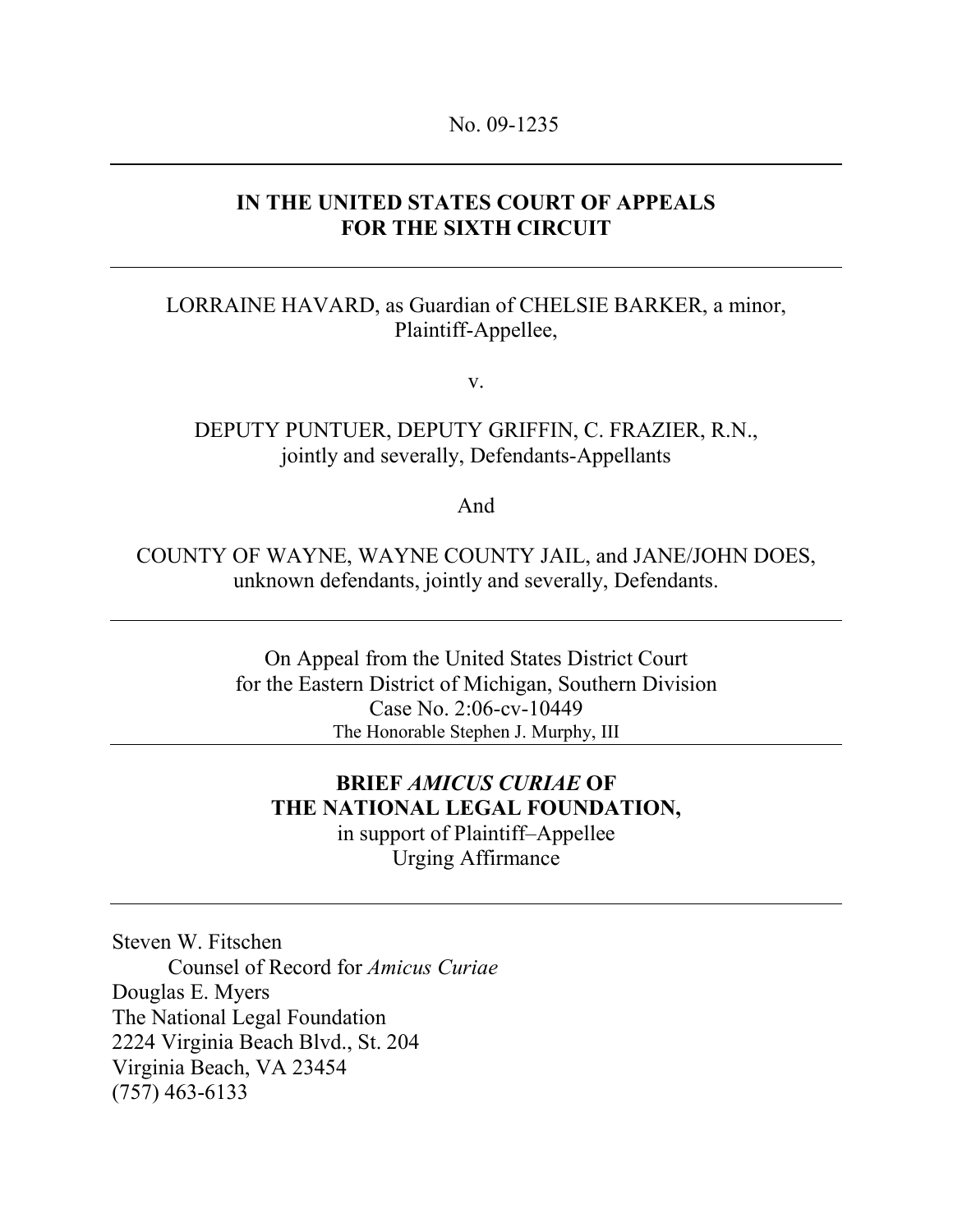### **Case No. 09-1235**

## **UNITED STATES COURT OF APPEALS FOR THE SIXTH CIRCUIT**

## **LORRAINE HAVARD as Guardian of CHELSIE BARKER, a minor,**  *Plaintiff-Appellee*,

v.

 $\overline{a}$ 

## **DEPUTY PUNTUER, DEPUTY GRIFFIN, C. FRAZIER, R.N.**  *Defendants-Appellants*.

## **DISCLOSURE OF CORPORATE AFFILIATIONS AND FINANCIAL INTEREST**

Pursuant to  $6<sup>th</sup>$  Cir. R. 26.1, The National Legal Foundation makes the

following disclosure:

1. Is said party a subsidiary or affiliate of a publicly owned corporation? **NO**.

2. Is there a publicly owned corporation, not a party to the appeal that has a financial interest in the outcome? **NO**.

/s/ Steven W. Fitschen, November 18, 2009 Steven W. Fitschen Counsel of Record for *Amicus Curiae* The National Legal Foundation 2224 Virginia Beach Blvd., St. 204 Virginia Beach, VA 23454 (757) 463-6133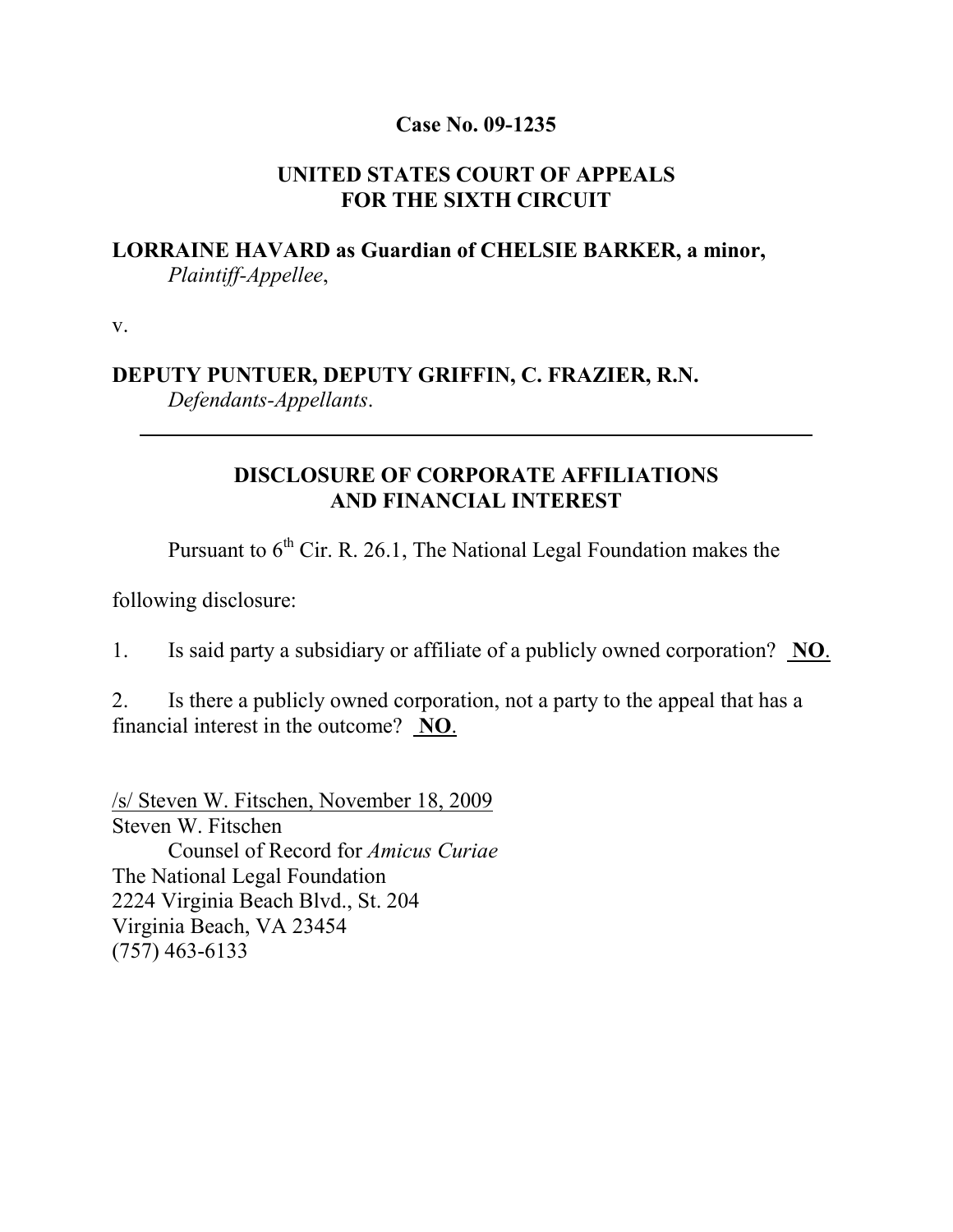# **TABLE OF CONTENTS**

| I.          | ROE V. WADE'S HOLDING THAT A FETUS IS NOT A<br>PERSON FOR FOURTEENTH AMENDMENT PURPOSES<br>DOES NOT PRECLUDE A CHILD INJURED IN UTERO                  |
|-------------|--------------------------------------------------------------------------------------------------------------------------------------------------------|
| $A_{\cdot}$ | There is no Compelling Reason in Harman v. Daniels why a Right of                                                                                      |
| <b>B.</b>   | <u>There is an Equitable Reason why a Right of Action Should Arise</u>                                                                                 |
| II.         | 42 U.S.C. § 1983 IS DEFICIENT IN ITS FAILURE TO<br>DISTINGUISH WHEN A RIGHT OF ACTION ARISES WITH<br><b>RESPECT TO THE INJURIES OF A FETUS THAT IS</b> |
| III.        | UNDER MICHIGAN LAW THE RIGHT OF ACTION FOR AN<br><b>INJURY SUSTAINED IN UTERO ARISES AT BIRTH </b>                                                     |
|             |                                                                                                                                                        |
|             |                                                                                                                                                        |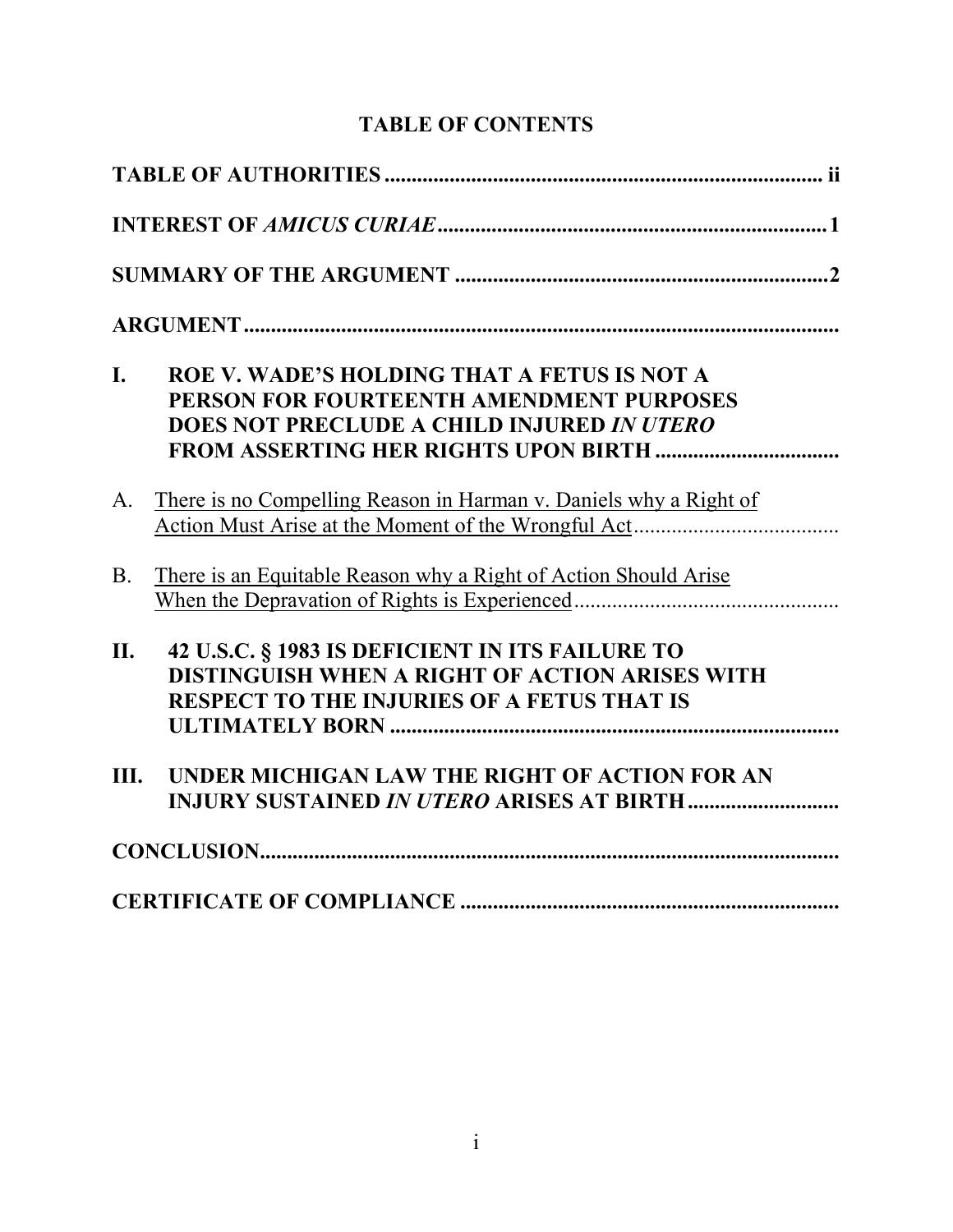## **TABLE OF AUTHORITIES**

| <b>Cases</b>                                                       | Page(s) |
|--------------------------------------------------------------------|---------|
|                                                                    |         |
|                                                                    |         |
|                                                                    |         |
|                                                                    |         |
| Golden State Transit v. City of Los Angeles, 493 U.S. 103 (1989)10 |         |
|                                                                    |         |
| Harman v. Daniels, 525 F. Supp. 798 (W.D. Va. 1981)  4-5, 7-9      |         |
| Havard v. Puntuer, 600 F. Supp. 2d 845 (E.D. Mich. 2009) 1-4, 9    |         |
|                                                                    |         |
|                                                                    |         |
|                                                                    |         |
| McGarvey v. Magee-Women's Hosp., 340 F. Supp. 751 (W.D. Pa.        |         |
|                                                                    |         |
|                                                                    |         |
|                                                                    |         |
| Ruiz Romero v. Gonzalez Caraballo, 681 F. Supp. 123 (D.P.R.        |         |
|                                                                    |         |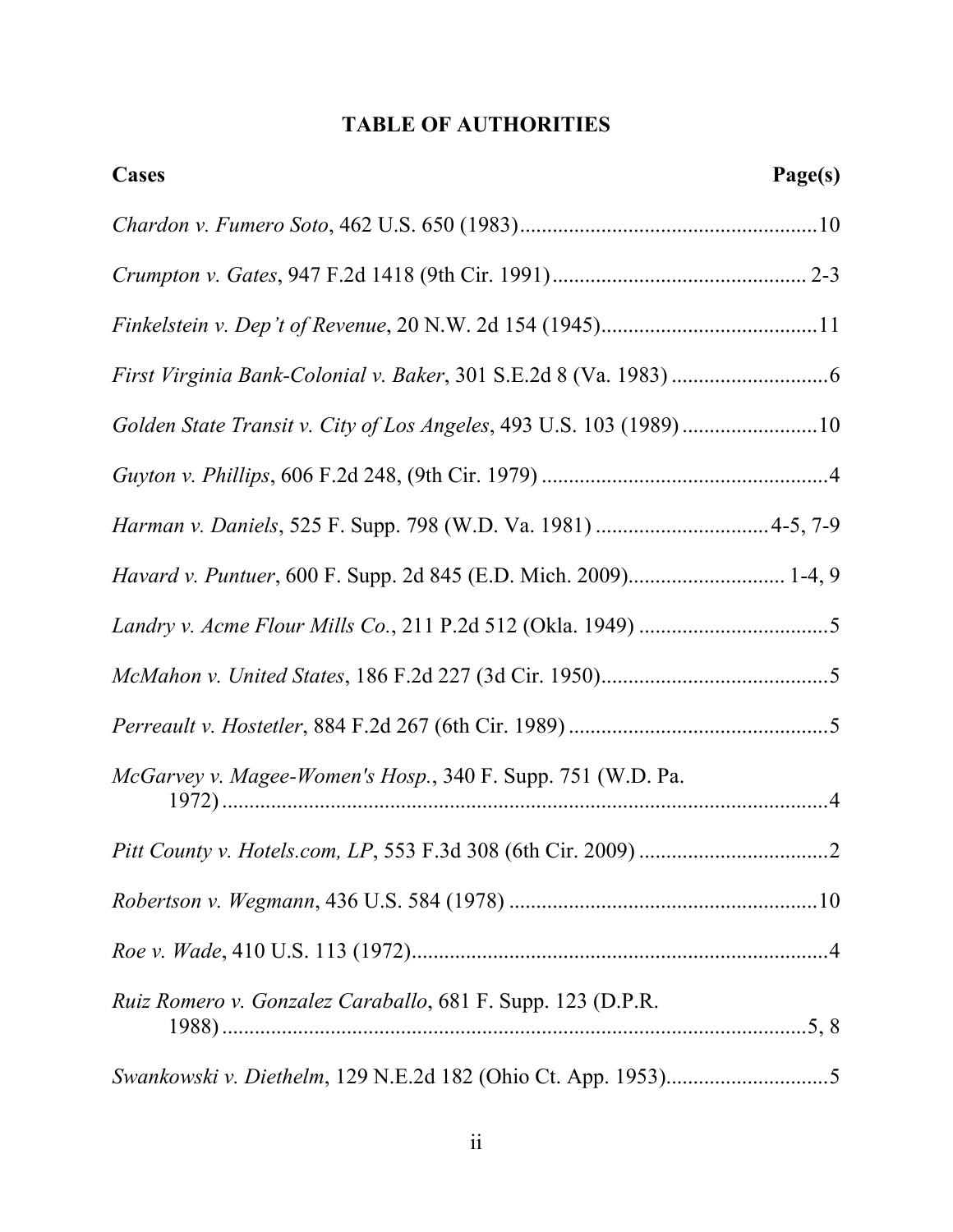| <b>Statutes</b>                                                |  |
|----------------------------------------------------------------|--|
|                                                                |  |
|                                                                |  |
|                                                                |  |
| Mich. Comp. Laws § 750.90b(d) (1979, LEXIS through P.A. 139)12 |  |
| <b>Other Sources</b>                                           |  |
|                                                                |  |
|                                                                |  |
|                                                                |  |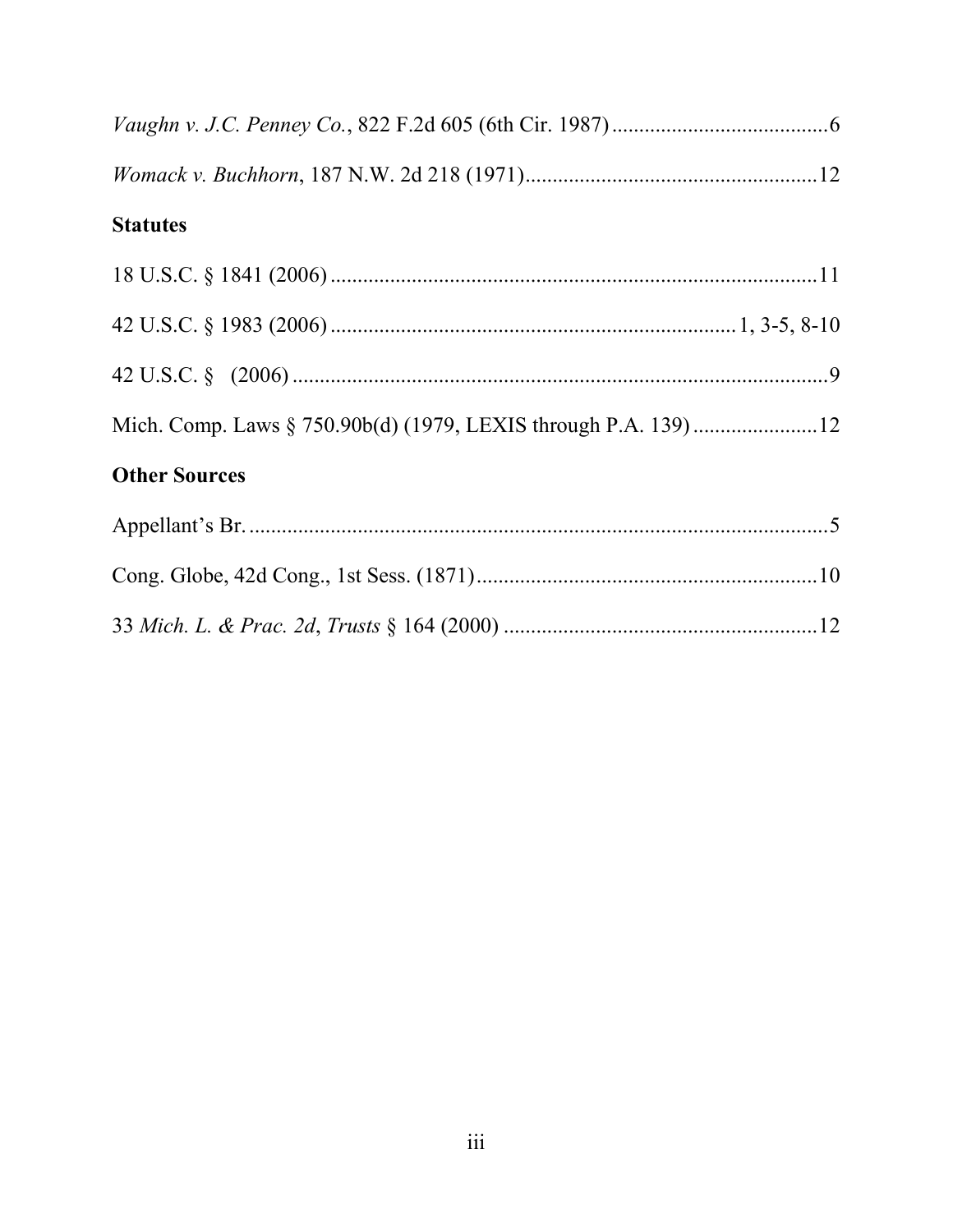#### **INTEREST OF THE** *AMICUS CURIAE*

The National Legal Foundation (NLF) is a 501(c) (3) public interest law firm dedicated to the defense of First Amendment liberties and to the restoration of the moral and religious foundation on which America was built. The NLF and its constituents believe that the deliberate failure to treat a pregnant inmate is a serious moral issue that demonstrates a deep disrespect for the life of the mother and child. Since its founding in 1985, the NLF has litigated important Constitutional cases in both the federal and state courts. Thus, the NLF is well-equipped to bring to this Court's attention legal arguments that intersect with the moral issues before this Court. Therefore, the instant case is of great interest to our constituents and supporters, including those in Michigan.

This Brief is filed pursuant to the accompanying Motion.

#### **SUMMARY OF THE ARGUMENT**

This Brief makes one argument not made by the party it supports, Ms. Havard. The judgment of the district court sound be affirmed, but on different grounds than those relied upon by the district court. Those grounds are (1) that this case can be decided without reaching the question of fetal personhood, (2) that 42 U.S.C. § 1983 (2006) is silent concerning when the right of action arises with respect to the injuries of a fetus that is ultimately born, and (3) that under Michigan law the, right of action for an injury sustained *in utero* arises at birth.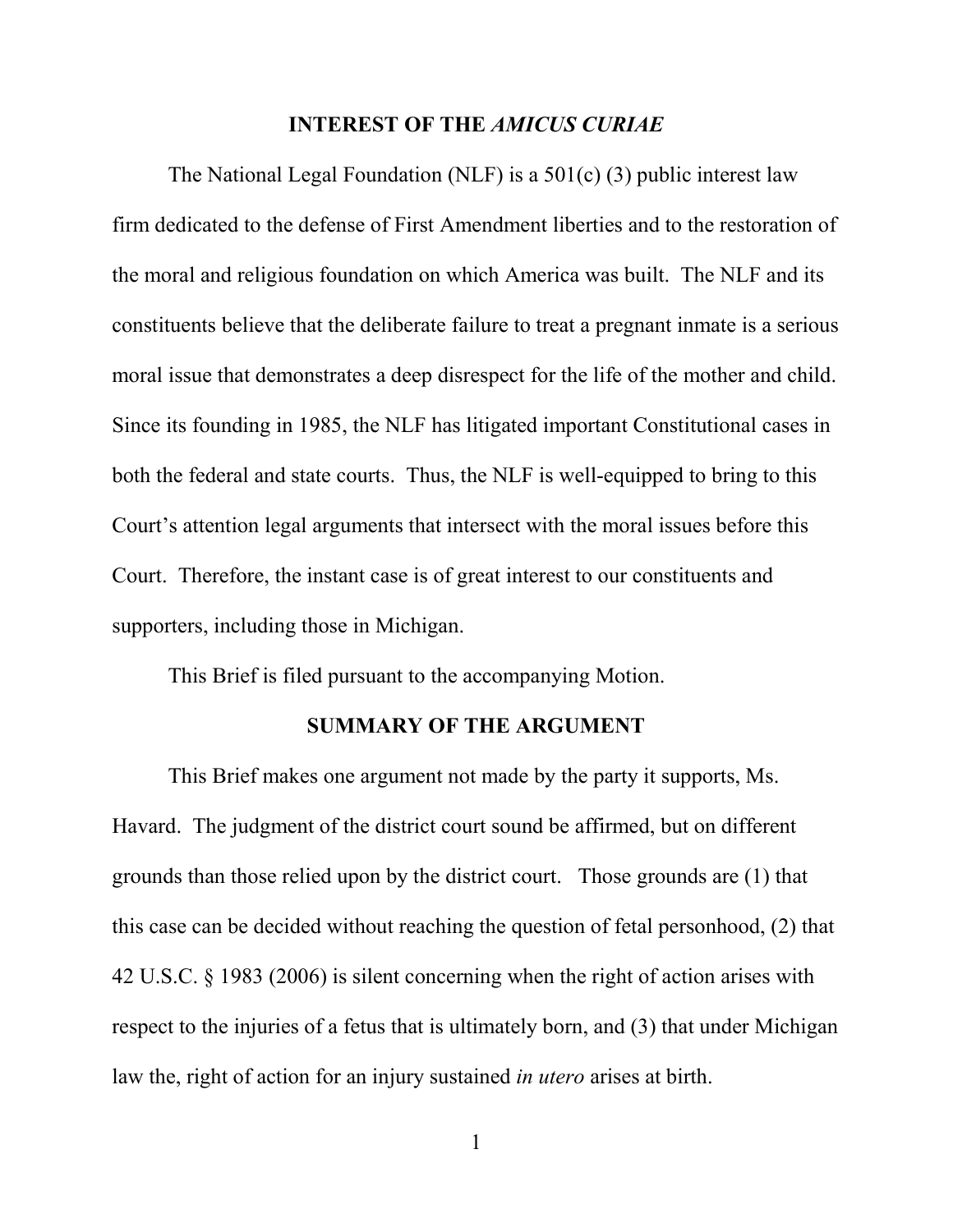#### **ARGUMENT**

Your *Amicus* writes to urge affirmance of the district court's judgment. However, this Brief presents alternate grounds on which the judgment should be affirmed. *See Pitt County v. Hotels.com, LP*, 553 F.3d 308, 311 (noting this Court's ability to affirm on "any grounds apparent from the record"). In reaching its decision, the district court relied upon the reasoning in *Crumpton v. Gates*, 947 F.2d 1418 (9th Cir. 1991), a case involving a claim that the killing of the father of a child *in utero* violated the child's own constitutional rights. There, the Ninth Circuit reasoned that "although the wrongful act occurred while Crumpton was *in utero*, the injury or suffering which flowed from that wrongful act occurred postnatally" because the injury—state-caused loss of "familial companionship and society"—was suffered by the born child. *Id.* at 1422. In the instant case, the district court applied *Crumpton*'s reasoning to the facts before it and concluded that "the complaint states a claim that Barker's injuries were sustained during the time period following her birth, while she was transported to the hospital, and that the cause of her injuries was the lack of adequate medical care during and immediately after birth" and that "plaintiff has also stated a claim for those injuries which Chelsie Barker may have received during the delivery process prior to birth[ ] [b]ecause the injury was a continuous one . . . ." *Havard v. Puntuer*, 600 F. Supp. 2d 845, 855 (E.D. Mich. 2009). With regard to the latter point, the district court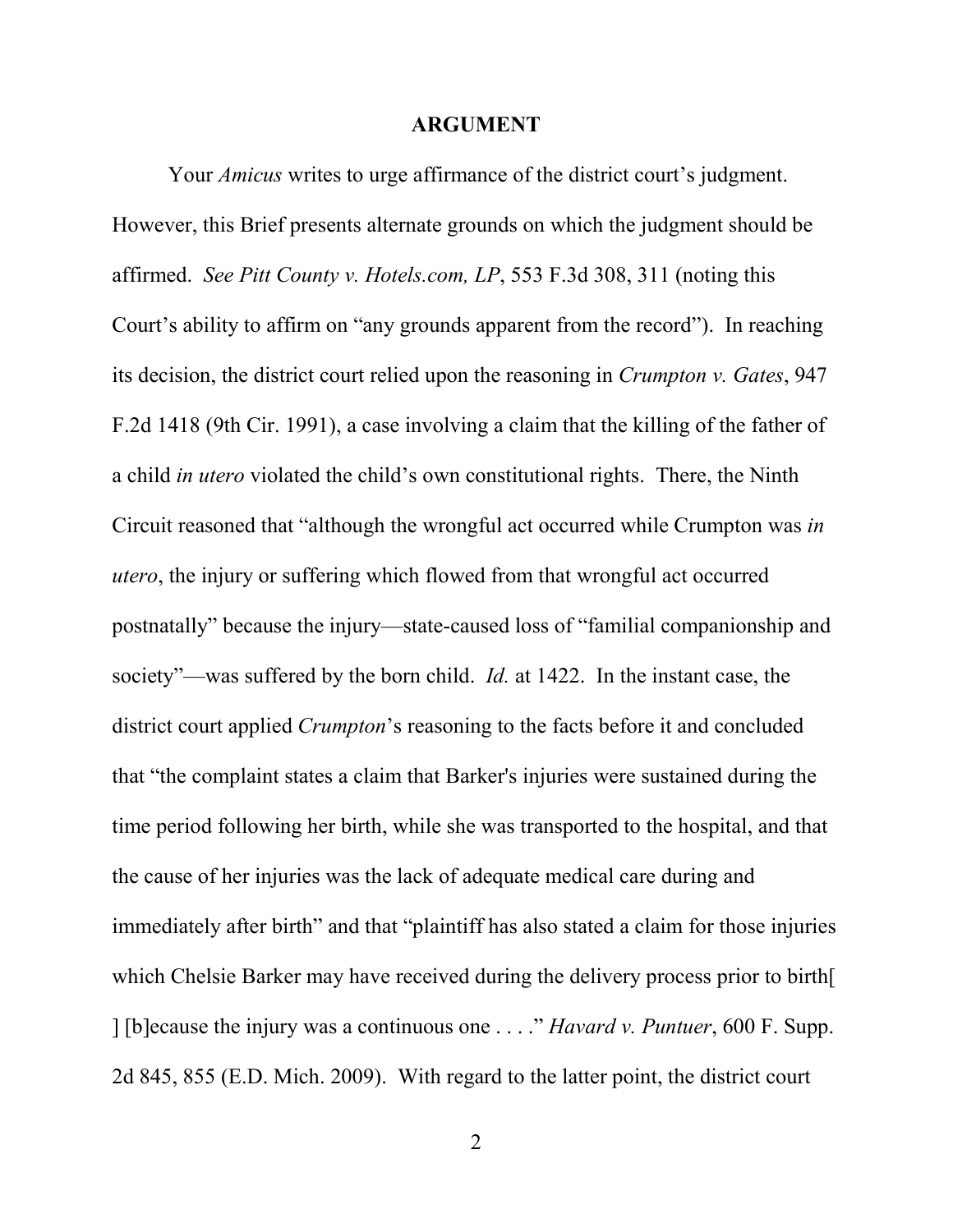opined that "there is no principled reason to distinguish those injuries sustained before the birth from those sustained after birth." *Id*. However, the district court offered no support for that assertion.

As noted above, this Brief suggests alternate grounds for affirming the district court's opinion. Those grounds are (1) that this case can be decided without reaching the question of fetal personhood, (2) that 42 U.S.C. § 1983 (2006) is silent concerning when the right of action arises with respect to the injuries of a fetus that is ultimately born, and (3) that under Michigan law, the right of action for an injury sustained *in utero* arises at birth. The benefit of grounding this decision on the timing of the accrual of the right of action, rather than following *Crumpton* is that the concept of the right of action explains *why* "there is no principled reason to distinguish those injuries sustained before the birth from those sustained after birth." *Havard*, 600 F. Supp. 2d at 855. Children should not have to bear federally cognizable afflictions without recourse simply because the wrongful act was done by a state actor while the child was *in utero*.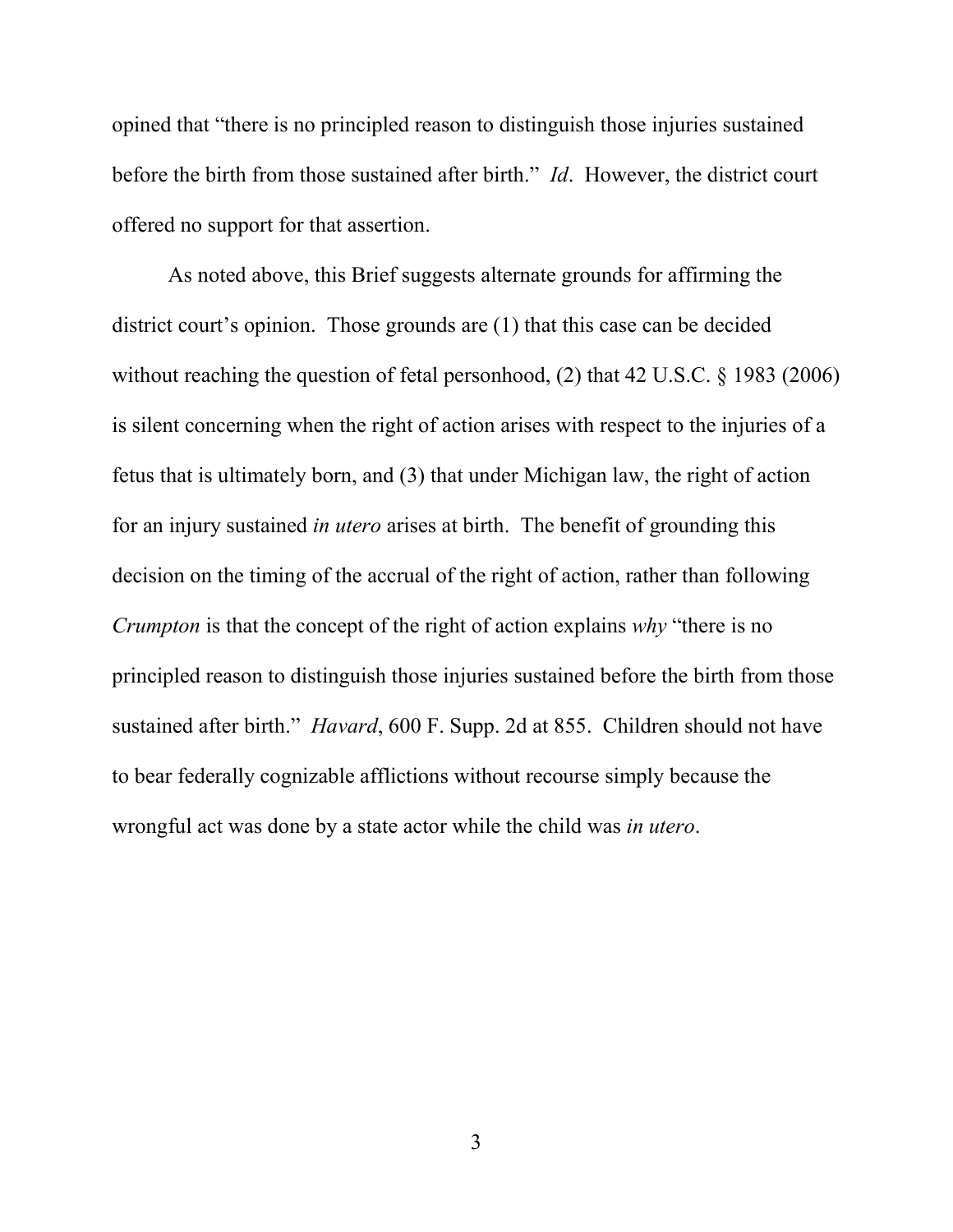## **I.** *ROE V. WADE'S* **HOLDING THAT A FETUS IS NOT A PERSON FOR FOURTEENTH AMENDMENT PURPOSES DOES NOT PRECLUDE A CHILD INJURED** *IN UTERO* **FROM ASSERTING HER RIGHTS UPON BIRTH.**

A. There is no Compelling Reason in *Harman v. Daniels* why a Right of Action Must Arise at the Moment of the Wrongful Act.

 Under § 1983, a right of action exists against any person acting under color of state law who subjects "any citizen of the United States or person" to the depravation of the rights secured by the Constitution or federal laws.

 In *Roe v. Wade*, 410 U.S. 113 (1972), the Supreme Court held that a fetus is not a "person" under the Fourteenth Amendment. *Id.* at 158. Other courts have held that if a fetus is not a person under the Fourteenth Amendment, they are also non-persons for purposes of § 1983. *Guyton v. Phillips*, 606 F.2d 248, 250 (9th Cir. 1979); *McGarvey v. Magee-Women's Hosp.*, 340 F. Supp. 751, 752-54 (W.D. Pa. 1972).

 From this premise, the court in *Harman v. Daniels*, 525 F. Supp. 798, 800 (W.D. Va. 1981), asserted that "the right of action comes into being at the moment a person 'subjects' a plaintiff to an action which deprives the 'person' or 'citizen' of rights," and then leapt to the conclusion that the germane inquiry is "whether the infant plaintiff had Fourteenth Amendment rights while *in utero*." *Id.*

 The Defendants in the instant case have relied heavily upon *Harman*. *Havard*, 600 F. Supp. at 852 ("*Harman v. Daniels*, the main case relied upon by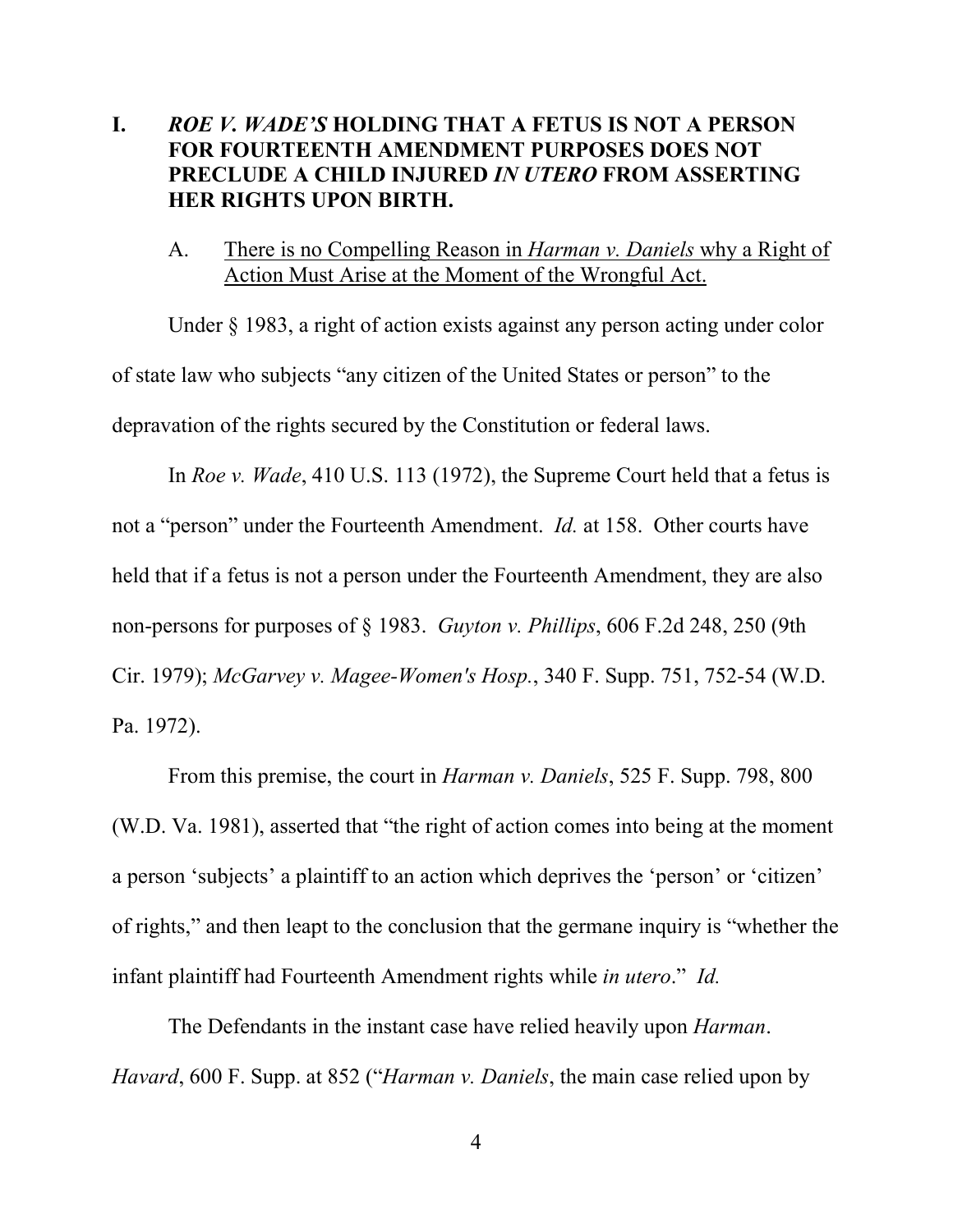the defendants"); (Appellant's Br. 22-25.) However, the *ipse dixit* that the right of action must arise at the "moment" of the wrongful act is a fatal weakness in *Harman's* reasoning that injuries sustained by a fetus that is ultimately born are unactionable under federal law. Neither *Harman* nor the courts that follow it, *see, e.g.*, *Ruiz Romero v. Gonzalez Caraballo*, 681 F. Supp. 123 (D.P.R. 1988), offer any substantiation for this claim, and it is not supported by the text of § 1983.

*Harman* correctly noted a distinction between the creation of a right of action and the accrual of a cause of action. 525 F. Supp. at 800. "The form or right of action should not be confused with cause of action. They are not interchangeable." *Swankowski v. Diethelm*, 129 N.E.2d 182, 184 (Ohio Ct. App. 1953); *see also Landry v. Acme Flour Mills Co.*, 211 P.2d 512, 515-16 (Okla. 1949) (providing a detailed discussion of the difference). A cause of action is "a legal wrong, the thing which becomes a ground for suit." *McMahon v. United States*, 186 F.2d 227, 230 (3d Cir. 1950). By contrast, a right of action is "a right presently to enforce a cause of action by suit." *Id.*

With this distinction in mind, *Harman* curiously states that it is "improper to assert that the right of action . . . arises whenever the cause of action accrues." 525 F. Supp at 800. Quite to the contrary, under federal law, a cause of action does not accrue until the plaintiff knows or has reason to know of the injury which is the basis of the action. *Perreault v. Hostetler*, 884 F.2d 267, 270 (6th Cir. 1989).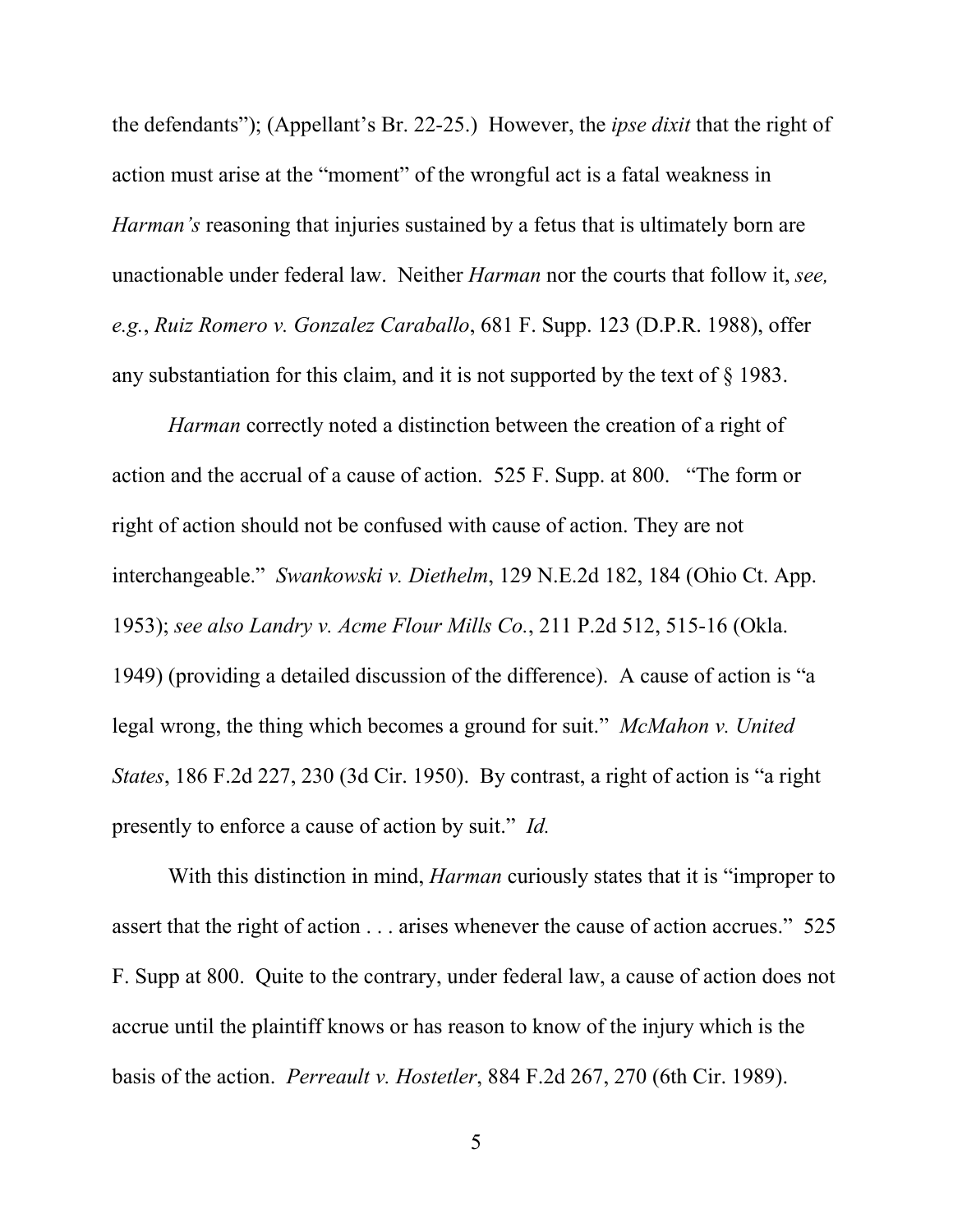Thus, in the instant case, the cause of action accrued no sooner than birth. Furthermore, because "[a] right of action cannot accrue<sup>1</sup> until there is a cause of action," *First Virginia Bank-Colonial v. Baker*, 301 S.E.2d 8, 14 (Va. 1983) (citations and internal quotation marks omitted), the birth of the injured child would be the earliest time for both the cause of action and the right of action to accrue. The *First Virginia Bank* court, explicitly stated that the "right of action accrues when damage occurs" which may be *after* the time of the wrongful act. *Id.*

 In the instant case, the damage to Chelsie of which this Court can take cognizance occurred at birth. Whether the *wrongful act(s)* took place before, during, or at the moment of birth is of no import. Indeed, this Court has already acknowledged the same principle in another context. In addressing a conflicts of law question, this Court reasoned by analogy. It opined that it should decide *where* an injury occurs in a manner similar to that in which it decides *when* an injury occurs. In that context this Court opined "when an injury does not result immediately, the cause of action does not accrue until actual injury or damage ensues." *Vaughn v. J.C. Penney Co.*, 822 F.2d 605, 610 (6th Cir. 1987).

Thus, this case can be resolved without implicating the personhood question and will signal to jails and prisons that they cannot decline to provide pre-natal

 $\overline{a}$ 

<sup>&</sup>lt;sup>1</sup> While courts generally write of a cause of action "accruing," they are not so uniform in their usage concerning a right of action. Some courts write of the right of action "accruing"; others write of the right of action "arising."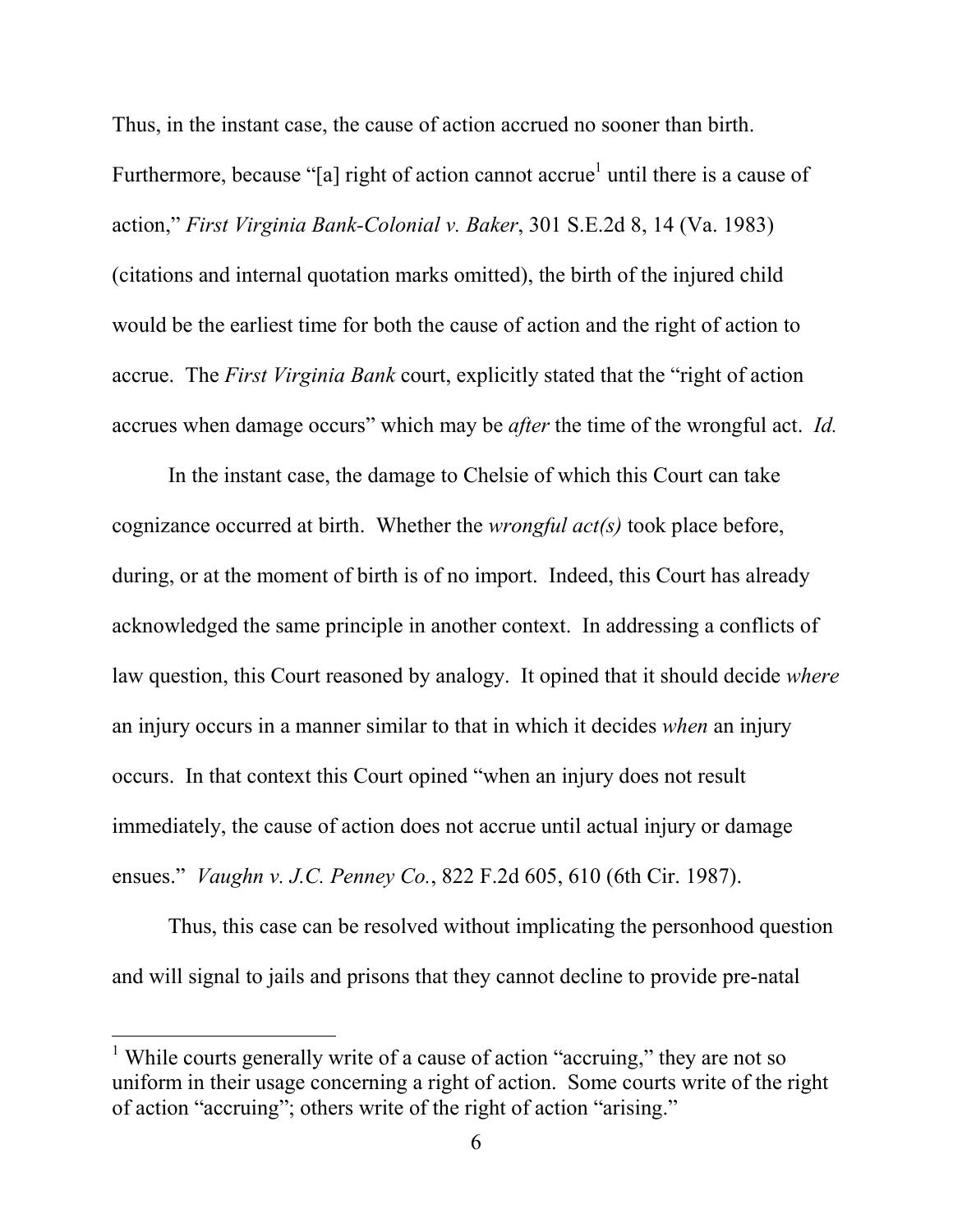care to *any* of their inmates, no matter what their stage of pregnancy. Under the district court's rationale, jails and prisons can fail to provide pre-natal care to all prisoners except those in the process of delivery and avoid legal consequences.

### B. There is an Equitable Reason why a Right of Action Should Arise When the Depravation of Rights is Experienced.

 It is readily apparent in cases of fetal injury and subsequent birth why equity requires that the right of action arises when the depravation of rights is experienced by the child. As noted at the end of Section I. A., an earlier accrual of the right of action (at the time of the wrongful act) would allow state actors to refuse medical treatment (or act or fail to act in other ways) with complete impunity, knowing that the fetus will not be considered a person. And, under this scenario, the infant injured *in utero* and later born alive must bear their federally cognizable afflictions without hope of federal remedy. Unfortunately, in several cases where the right of action arose at the moment of the misconduct, this patent injustice occurred.

 For example, in *Harman*, the infant plaintiff, Sarah Beth Harman, was *in utero* when the defendant officer allegedly struck her mother in the stomach. The defendant allegedly knew that Ms. Harman was pregnant at the time of the incident and he failed to seek immediate medical assistance for her severe stomach pains. Sarah Beth Harman allegedly "received major injuries as a result of the attack and suffered severe complications at birth which required substantial medical treatment and which will require continued medical care." 525 F. Supp at 799. Because that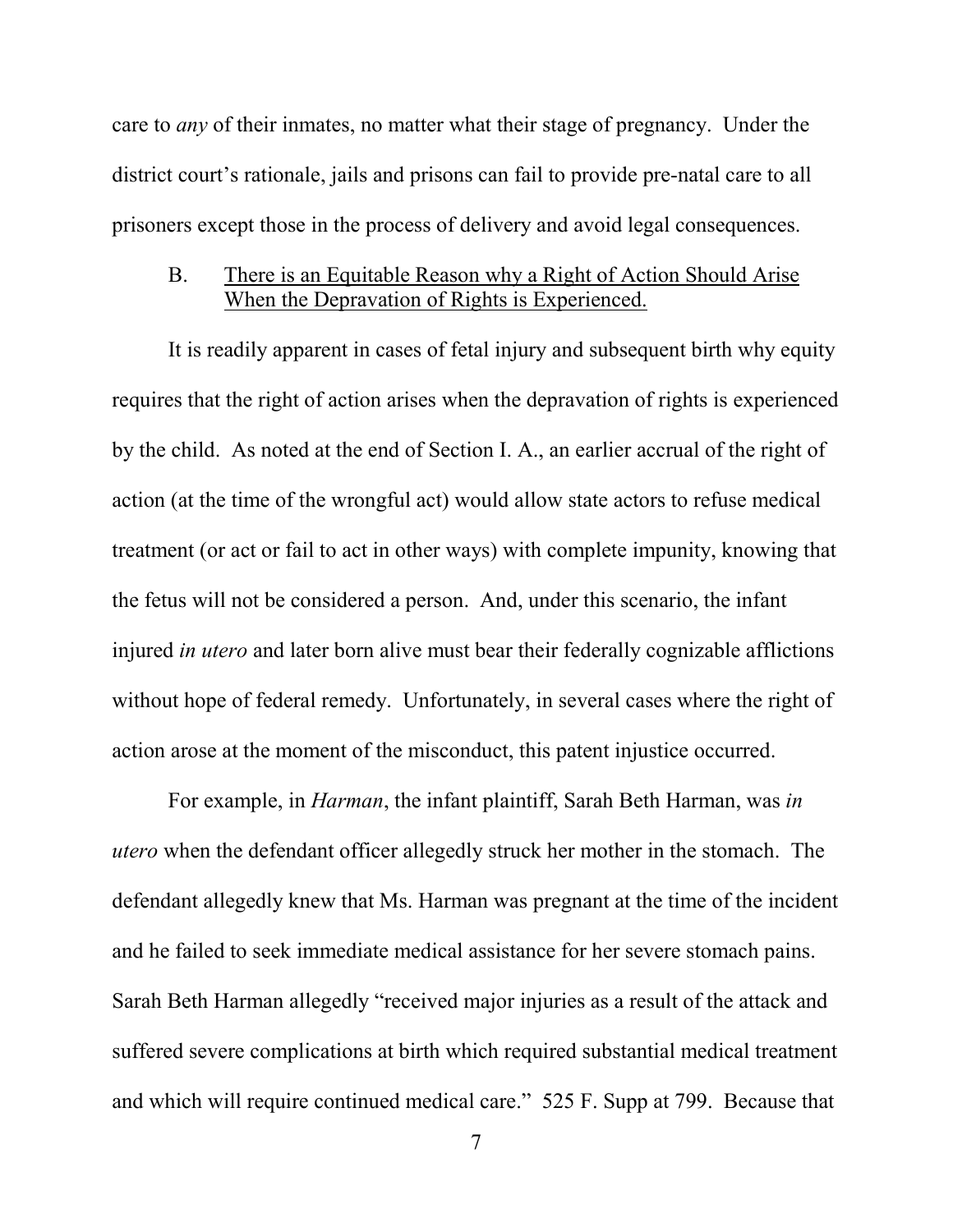court decided that the right of action arose when the infant plaintiff was still *in utero*, the court concluded that the injured child had no cause of action against the defendant under the Civil Rights Act or the Constitution. *Id.* at 802.

 Likewise in *Ruiz Romero v. Gonzalez Caraballo*, 681 F. Supp. 123, 124 (D.P.R. 1988), the infant plaintiff was *in utero* when his mother, who was ninemonths pregnant, was allegedly beaten by officers of the police of Puerto Rico. Although he was subsequently born alive, he could not claim deprivation of his federally protected rights under §1983 because the court held that his potential right of action arose at the moment of the alleged beating when he was not a person for purposes of the Fourteenth Amendment or § 1983. *Id.* at 125.

 In the instant case, the district court held that "[b]ecause the injury was a continuous one . . . there is no principled reason to distinguish those injuries sustained before the birth from those sustained after birth." *Havard*, 600 F. Supp. 2d at 855. This holding is understandable especially in light of the egregious nature of the alleged misconduct and the nature and extent of the harm to the child. However, other pregnant prisoners would not fare as well under a strict reading of the district court's approach. As noted previously, the district court concluded that "the complaint states a claim that Barker's injuries were sustained during the time period following her birth, while she was transported to the hospital, and that the cause of her injuries was the lack of adequate medical care during and immediately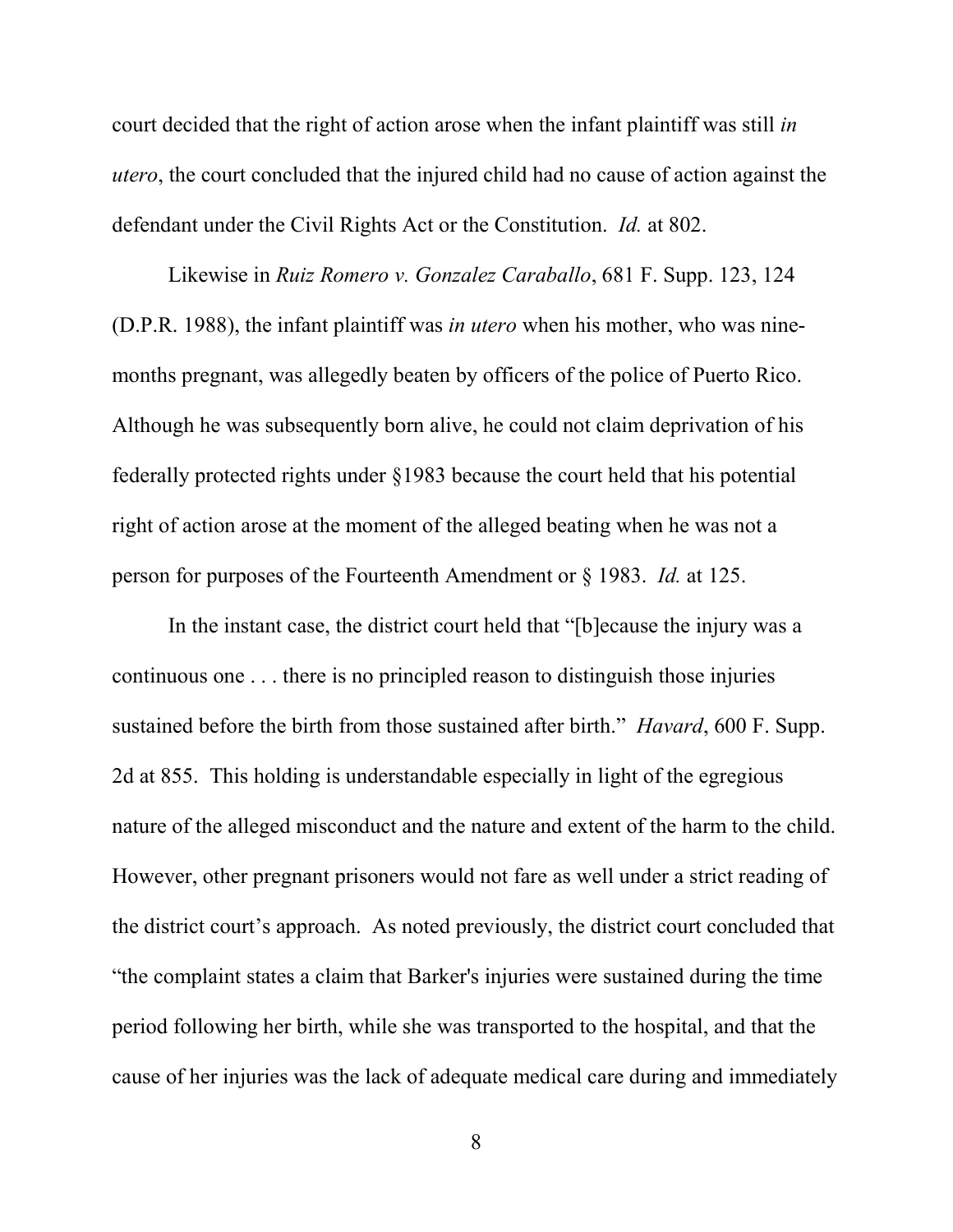after birth" and that "plaintiff has also stated a claim for those injuries which Chelsie Barker may have received during the delivery process prior to birth[ ] [b]ecause the injury was a continuous one . . . ." *Havard*, 600 F. Supp. 2d at 855. It is true that the district court noted that it found "the reasoning of the *Harman* court to be inapposite," *id*. at 854, to the current case. However, this Court should make it clear that it rejects *Harman* completely. After all, the *Harman* court unequivocally stated that under its approach such infants, after birth, have "no cause of action." 525 F. Supp. at 802.

## **II. 42 U.S.C. § 1983 IS DEFICIENT IN ITS FAILURE TO DISTINGUISH WHEN A RIGHT OF ACTION ARISES WITH RESPECT TO THE INJURIES OF A FETUS THAT IS ULTIMATELY BORN.**

 42 U.S.C. § 1988 (2006) provides that, where federal law is "deficient" with respect to accomplishment of the goals of the federal civil rights laws, a federal court should apply the law of the state where the court is located so long as it is "not inconsistent with the Constitution and laws of the United States.<sup>2</sup> See also

 $\overline{a}$ 

<sup>&</sup>lt;sup>2</sup> The pertinent part of  $\S$  1988 reads: "The jurisdiction in civil . . . matters conferred on the district courts . . . for the protection of all persons in the United States in their civil rights, and for their vindication, shall be exercised and enforced in conformity with the laws of the United States, so far as such laws are suitable to carry the same into effect; but in all cases where they are not adapted to the object, or are deficient in the provisions necessary to furnish suitable remedies and punish offenses against law, the common law, as modified and changed by the constitution and statutes of the State wherein the court having jurisdiction of such civil . . . cause is held, so far as the same is not inconsistent with the Constitution and laws of the United States, shall be extended to and govern the said courts in the trial and disposition of the cause."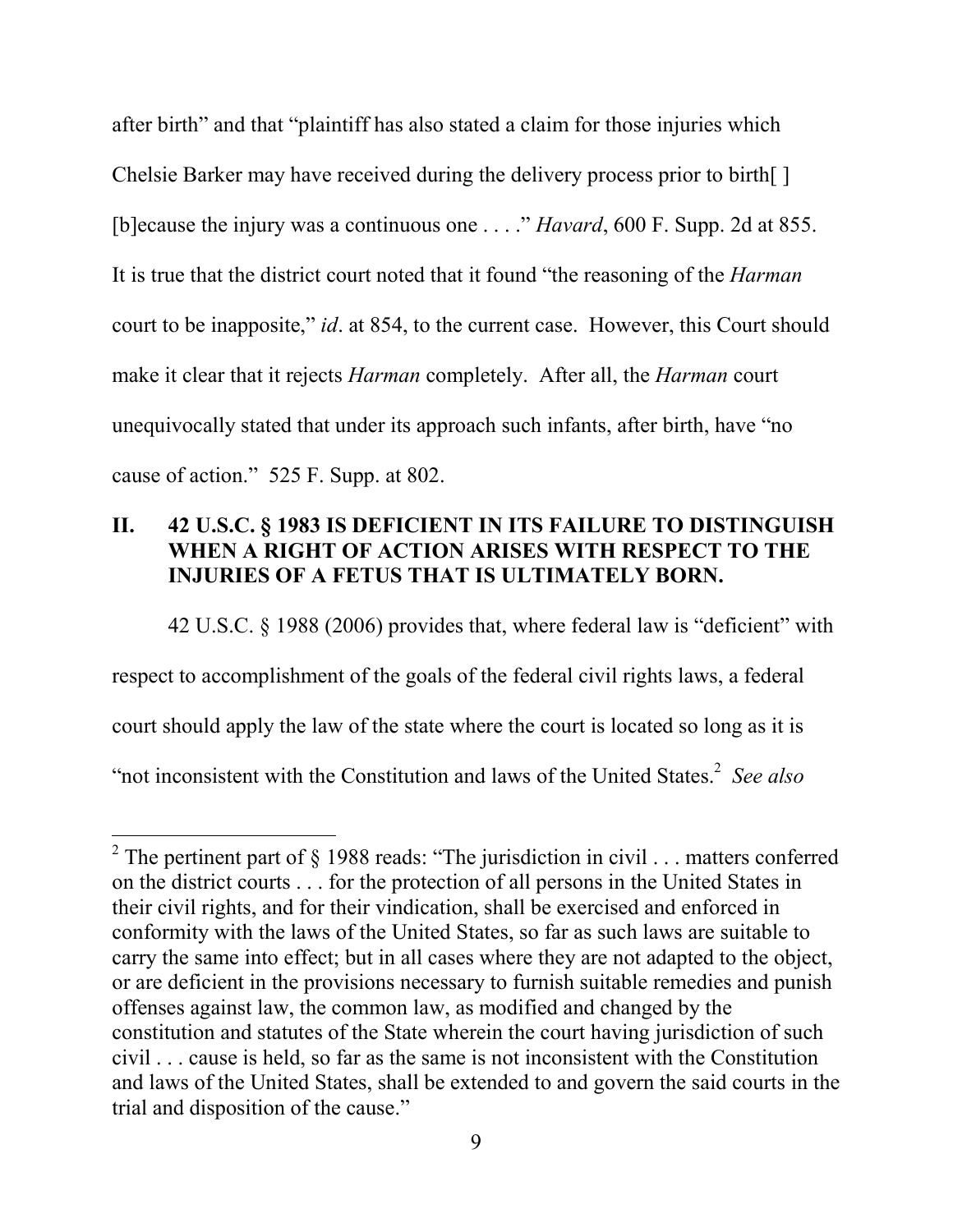*Chardon v. Fumero Soto*, 462 U.S. 650, 657 (1983) (noting that Congress "plainly instructed the federal courts to refer to state law when federal law provides no rule of decision").

The Supreme Court has held that § 1983 is "deficient" in several specific ways. For example, in *Robertson v. Wegmann*, 436 U.S. 584 (1978), the Court held that  $\S$  1983 is "deficient" as it relates to the survival of civil rights actions upon the death of either party. *Id.* at 589. It is "deficient" because it is silent. *Id*. The same is true for statute of limitations in actions under § 1983. Because §1983 does not address the issue, it is "deficient" and thus state law controls. *Chardon*, 462 U.S. at 655.

 Furthermore, where silent, § 1983 is to be interpreted broadly to provide the protection against violations of federal constitutional and statutory rights. *Golden State Transit v. City of Los Angeles*, 493 U.S. 103, 113 (1989) (referring to the "broad remedial scope").

Speaking of the purpose of § 1983 Representative Shellaberger stated:

This act is remedial, and in aid of the preservation of human liberty and human rights. All statutes and constitutional provisions authorizing such statutes are liberally and beneficently construed. . . . As has been decided . . . where there is wise judicial interpretation, the largest latitude consistent with the words employed is uniformly given in construing such statutes and constitutional provisions as are meant to protect and defend and give remedies for their wrongs to all the people.

Cong. Globe, 42d Cong., 1st Sess. app. 68 (1871).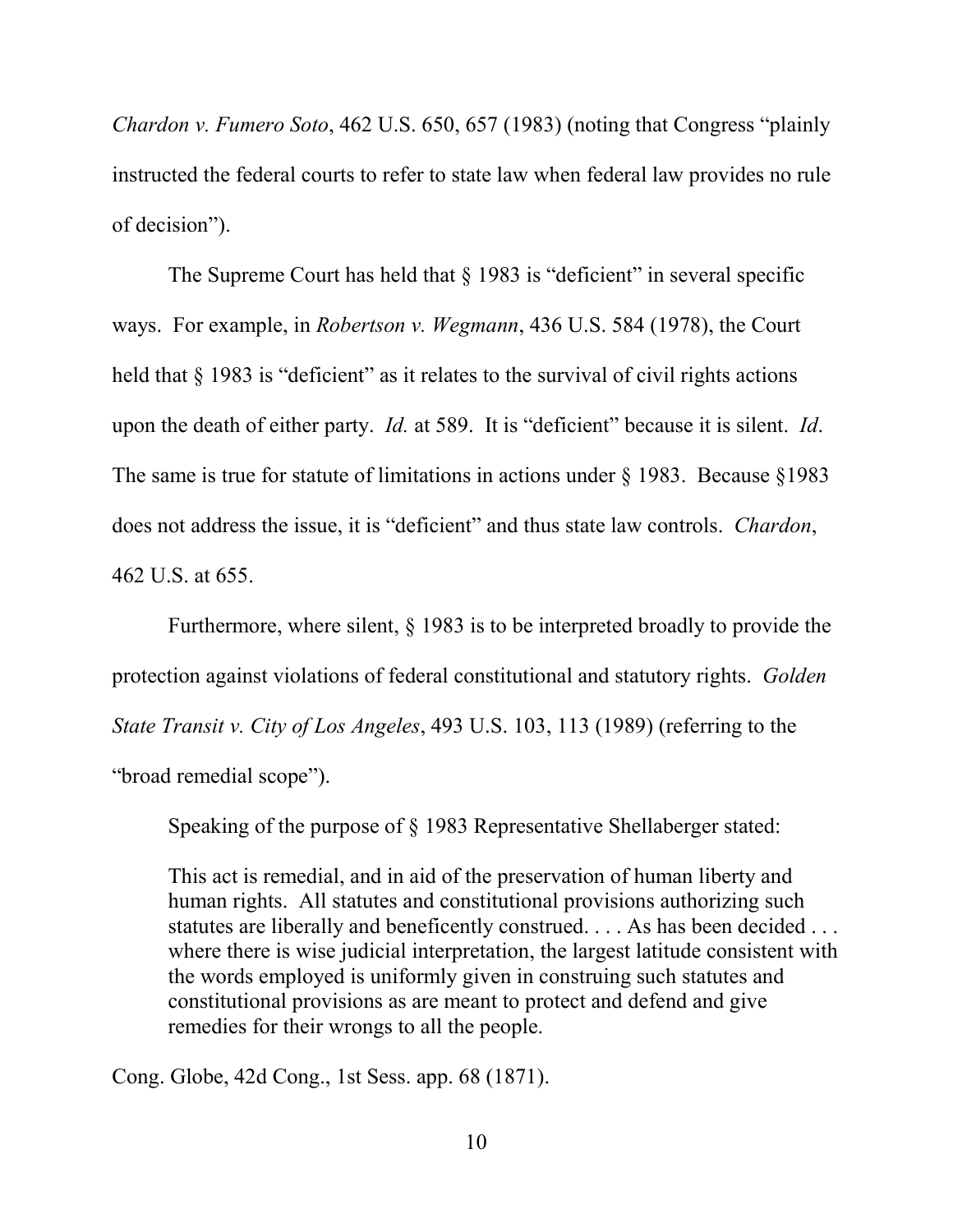Thus, the broad remedial purpose of § 1983 and the fact that § 1983 does not address when a right of action arises in situations where a fetus is injured *in utero* and subsequently born alive provides sufficient evidence to conclude that §1983 is deficient and the law of Michigan must be used to answer the question of the timing of the accrual of the right of action.

### **III. UNDER MICHIGAN LAW, THE RIGHT OF ACTION FOR AN INJURY SUSTAINED** *IN UTERO* **ARISES AT BIRTH.**

Under Michigan law, a right of action arises "the moment an action may be maintained to enforce it." *Finkelstein v. Dep't of Revenue*, 20 N.W. 2d 154, 155 (1945) (citation and internal quotation marks omitted). Thus, although Michigan case law is silent, because a non-person cannot possibly maintain an action to enforce their rights, under Michigan law, the right of action arises at birth. $3$ 

 This same principle of the accrual of a right of action arising at some point after the wrongful act is seen in other areas of Michigan law. For example, in a suit to "establish or enforce a trust,"

[o]rdinarily, no mere lapse of time will bar the *cestui que* trust of his or her rights in the subject of the trust as against the trustee, and the lapse of time which will render a claim stale cannot begin until after a breach of the trust occurs, and after complainant has notice or knowledge of the breach. A suit is not barred by laches where it is brought within a

 $\overline{a}$ 

<sup>&</sup>lt;sup>3</sup> This timing of the right of action is not "inconsistent with the Constitution and laws of the United States." 42 U.S.C. § 1988. This is clearly seen in that the Unborn Victims of Violence Act, 18 U.S.C. § 1841 (2006), recognizes a child *in utero* as a legal victim if the child is injured or killed during the commission of over sixty federal crimes of violence.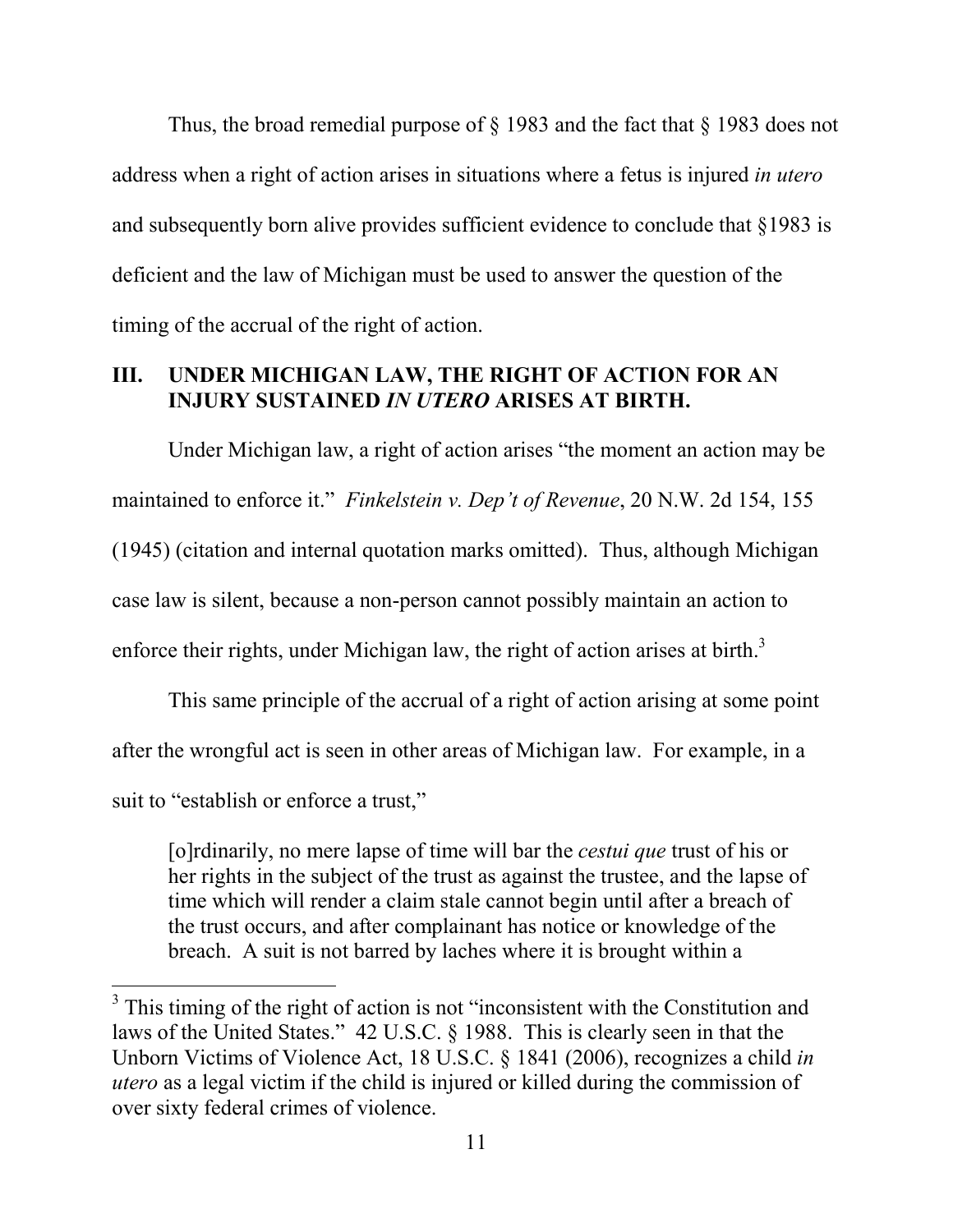reasonable time after the cause of action accrued, or where, under the circumstances, the delay is not unreasonable.

33 *Mich. L. & Prac. 2d, Trusts* § 164 (2000) (footnotes omitted).

While not directly answering the question of when a right of action arises,

*Womack v. Buchhorn*, 187 N.W. 2d 218, 223 (Mich. 1971), clearly holds that

the common law allows an injured fetus to recover upon birth under a

negligence action. The court reasoned:

[J]ustice requires that the principle be recognized that a child has a legal right to begin life with a sound mind and body. If the wrongful conduct of another interferes with that right, and it can be established by competent proof that there is a causal connection between the wrongful interference and the harm suffered by the child when born, damages for such harm should be recoverable by the child.

*Id.* at 222 (citation and internal quotation marks omitted).<sup>4</sup>

This appeal to justice is further evidence that the right of action is tied to the

time of birth in Michigan.

 $\overline{a}$ <sup>4</sup>In addition to allowing civil actions, Michigan law criminalizes harm to a mother that results in physical injury to the fetus. Mich. Comp. Laws § 750.90b(d) (1979, LEXIS through P.A. 139).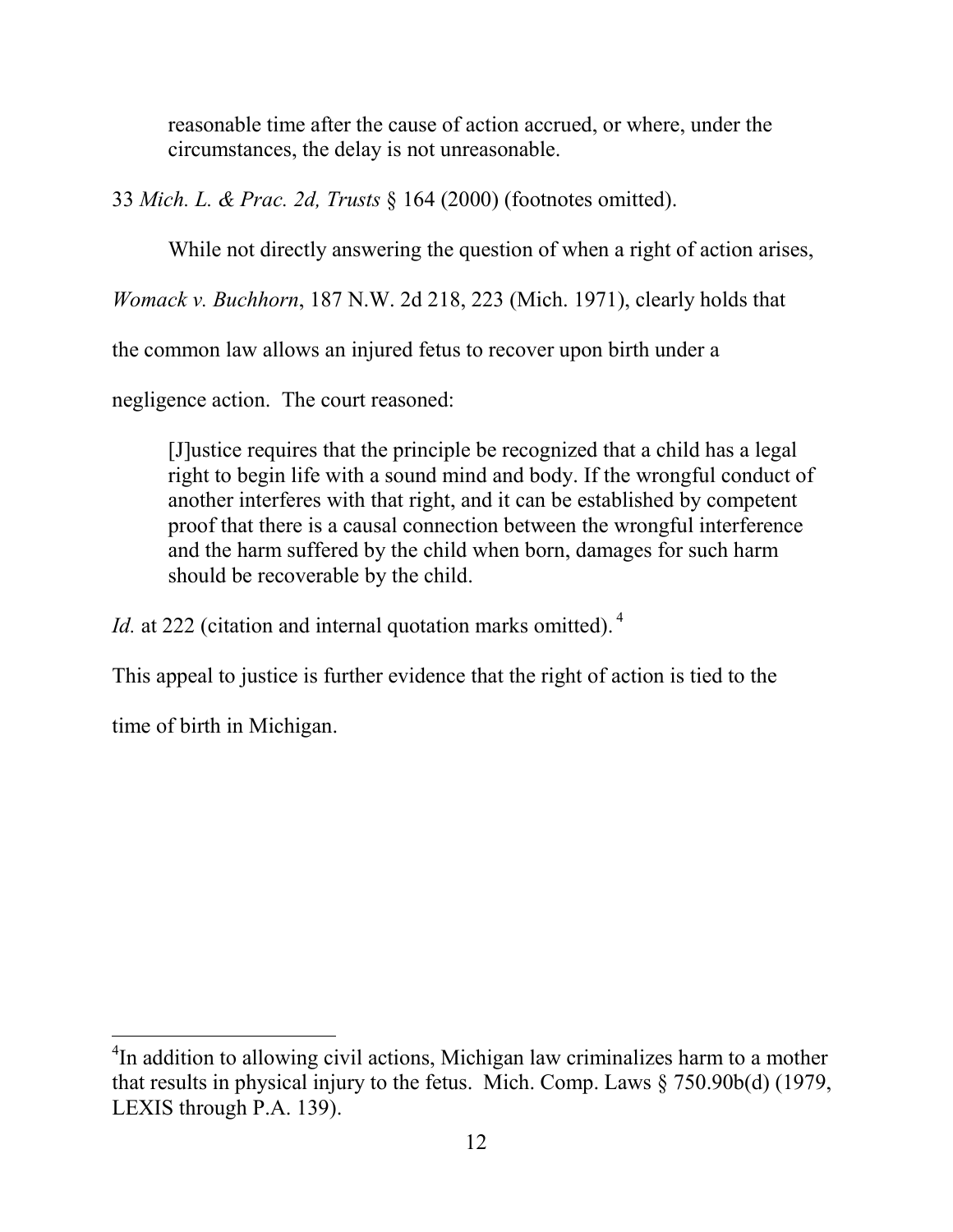## **CONCLUSION**

For the foregoing reasons, the judgment of the District Court should be

affirmed on the grounds suggested throughout this Brief.

 Respectfully submitted this 19th day of November, 2009

/s/Steven W. Fitschen Steven W. Fitschen Counsel of Record for *Amicus Curiae*  The National Legal Foundation 2224 Virginia Beach Blvd., Suite 204 Virginia Beach, VA 23454 (757) 463-6133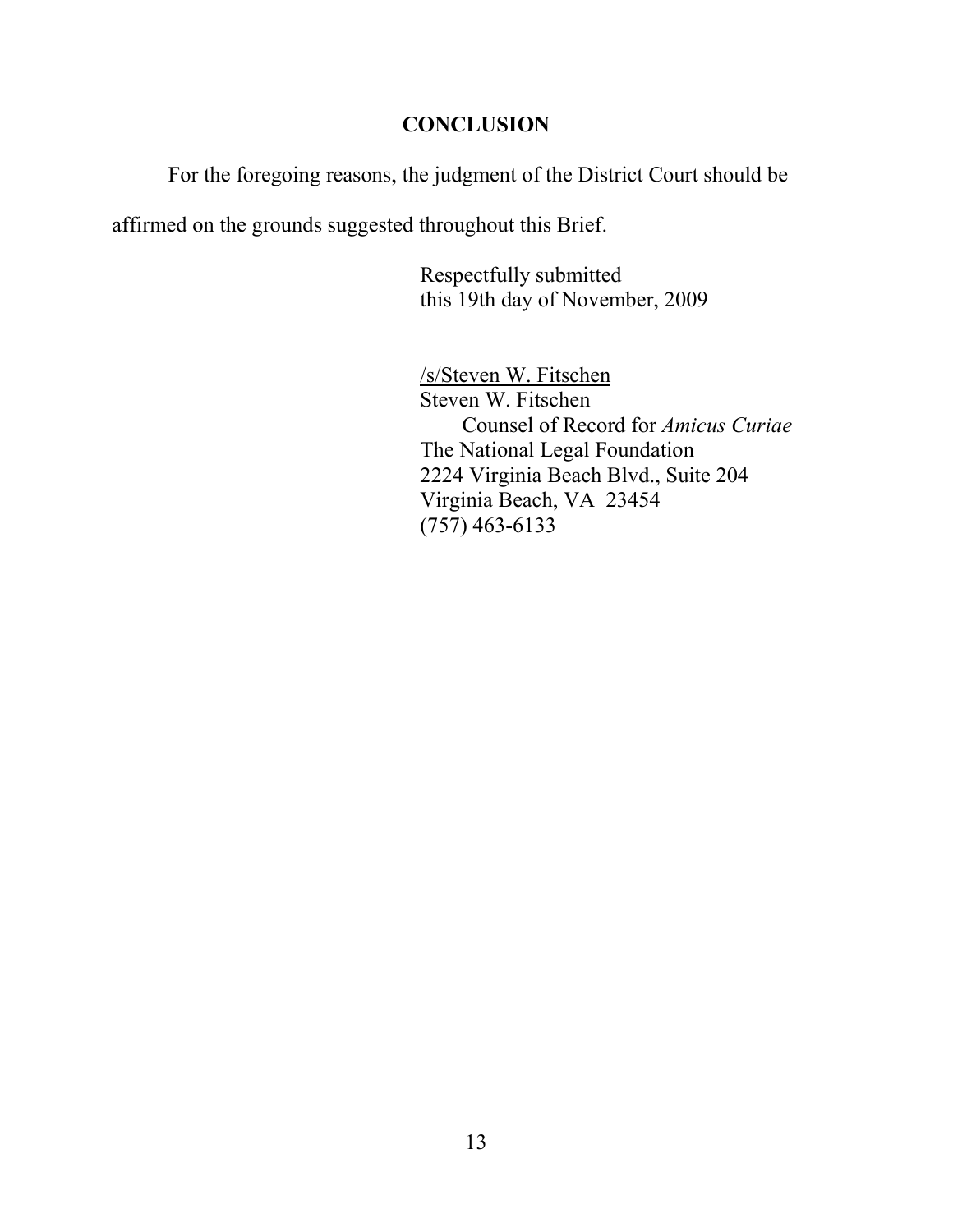## **CERTIFICATE OF COMPLIANCE**

I hereby certify that, pursuant to Fed. R. App. P.  $32(a)(7)(C)$ , the attached Brief *Amicus Curiae* has been produced using 14 point Times New Roman font which is proportionately spaced. This brief contains 3,276 words.

/s/Steven W. Fitschen Steven W. Fitschen Counsel of Record for *Amicus Curiae*  The National Legal Foundation 2224 Virginia Beach Blvd., Stuite 204 Virginia Beach, VA 23454 (757) 463-6133